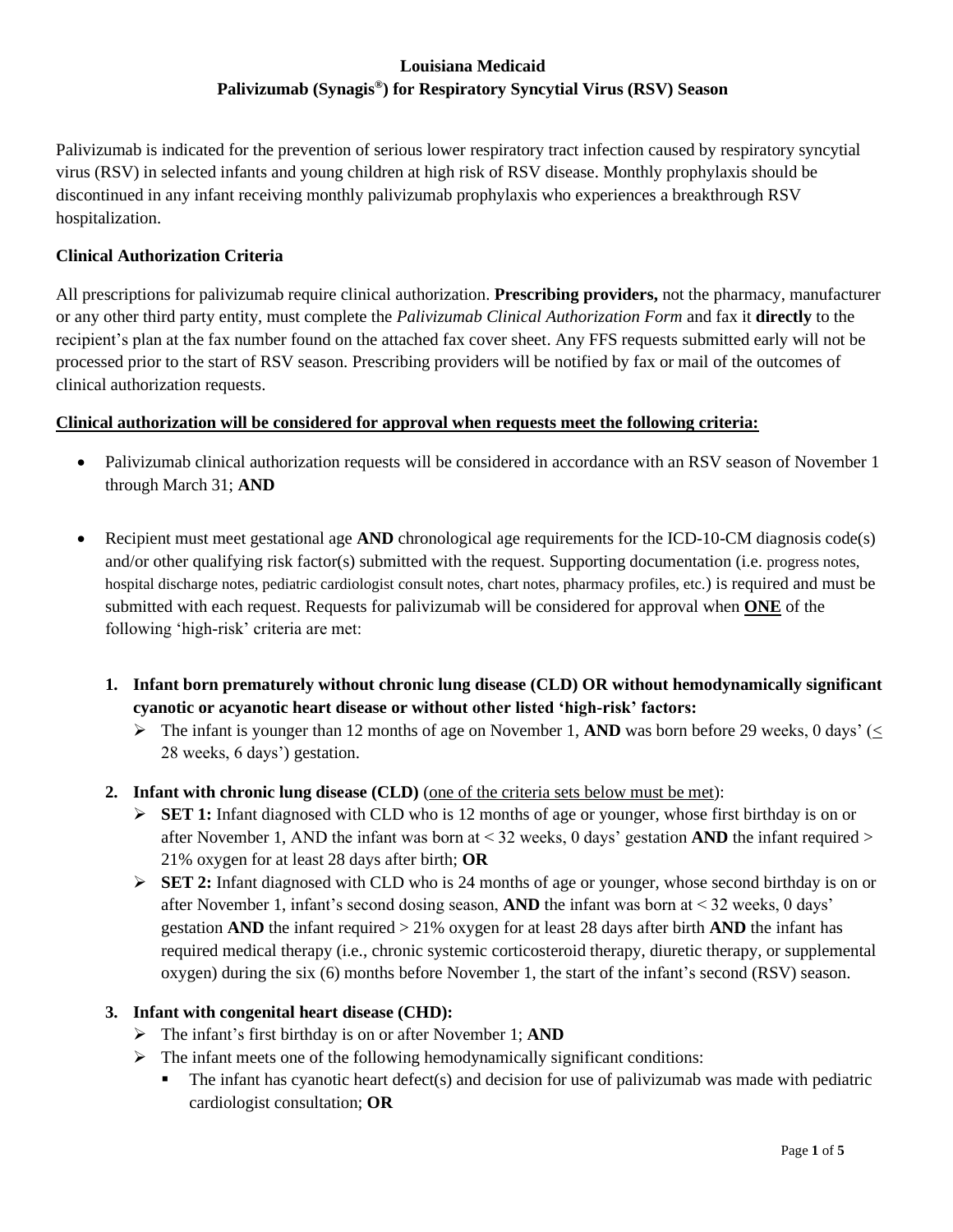- **The infant has acyanotic heart disease AND** is receiving medication to control congestive heart failure **AND** will require a cardiac surgical procedure; **OR**
- The infant has moderate to severe pulmonary hypertension; **OR**
- The infant has lesions that have been adequately corrected by surgery but continues to require medication for congestive heart failure.

#### **4. Infant with cardiac transplant**

- ➢ The infant is younger than 2 years of age on November 1; **AND**
- ➢ The infant has undergone or will undergo cardiac transplantation from November 1 through March 31.

#### **5. Infant with a congenital anatomic pulmonary abnormality or neuromuscular disease:**

- ➢ The infant's first birthday is on or after November 1; **AND**
- ➢ The infant's congenital anatomic pulmonary abnormality or neuromuscular disease impairs the ability to clear secretions from the upper airways because of ineffective cough.

#### **6. Immunocompromised infant:**

- ➢ The infant's second birthday is after November 1; **AND**
- $\triangleright$  The child is/will be profoundly immunocompromised (for example, receiving chemotherapy or immunosuppressive therapy) from November 1 through March 31.

#### **Point-of-Sale (POS) Requirements**

#### Age Restriction

• Palivizumab claims for recipients who are twenty-four (24) months of age or younger as of November 1 meet the POS age requirement.

#### Maximum Number of Doses

• Up to a maximum number of five (5) doses will be reimbursed during the RSV season. Qualifying infants born during the RSV season require fewer doses. For example, infants born in January would receive their last dose in March. A claim submitted for palivizumab outside the maximum number of doses allowed will deny with:

## **NCPDP rejection code 88 (DUR Reject Error) mapped to EOB code 656 (Exceeds Maximum Duration of Therapy)**

#### Early Refill

• Palivizumab claims will only process for payment every twenty-eight (28) days.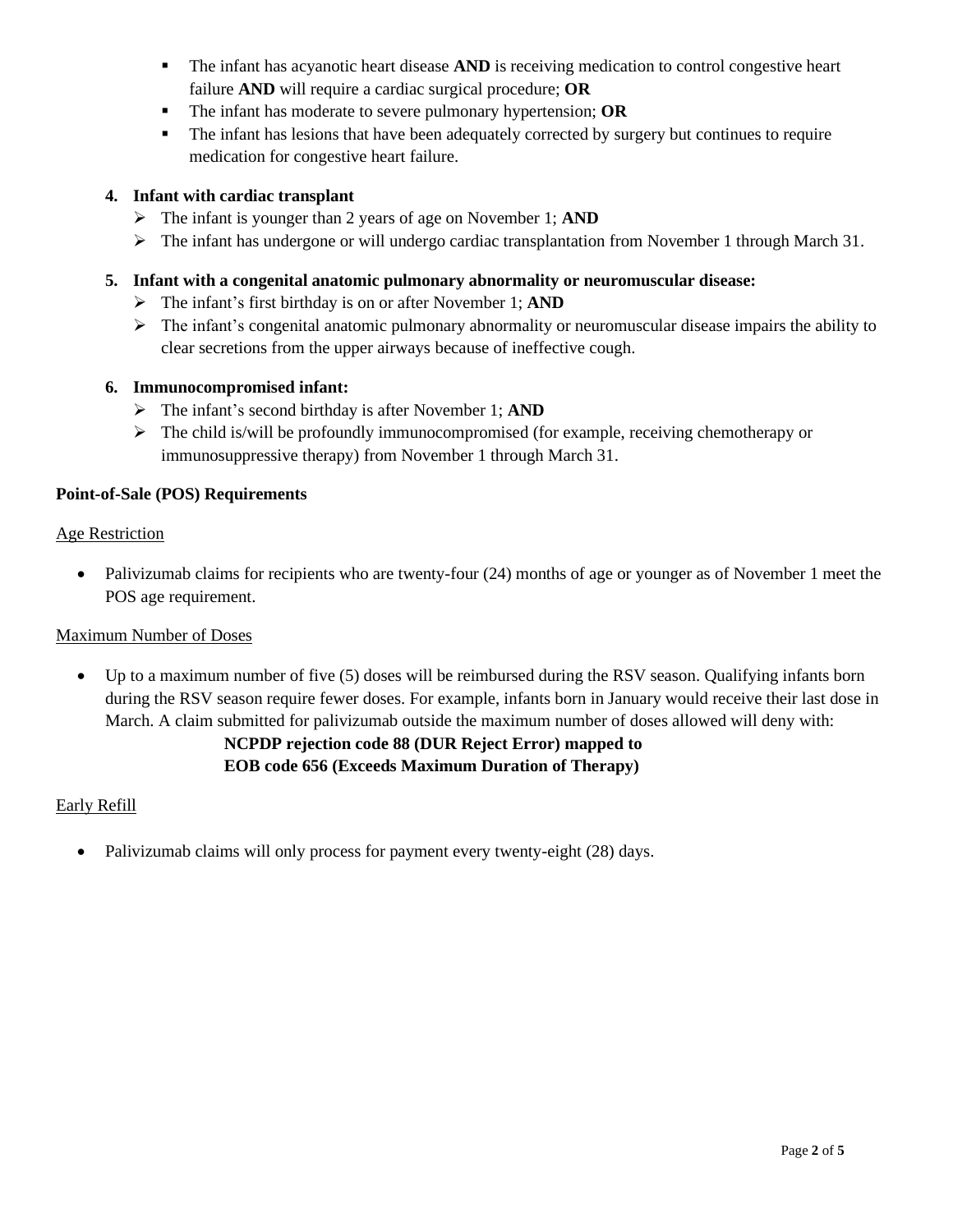# **PALIVIZUMAB CRITERIA ICD-10-CM CODE and MEDICATION LIST**

*Note: ANY accepted diagnosis/ICD-10-CM Code listed on the clinical authorization form MUST have supporting documentation attached. Supporting documentation is supplemental information submitted to support the patient meeting the criteria and may include copies of progress notes, hospital discharge notes, pediatric cardiologist consult notes, chart notes, pharmacy profiles, etc.*

#### **I. Neuromuscular Disorders**

Acceptable ICD-10 codes include:

| A80.0-A80.39        | Infantile paralysis                                |
|---------------------|----------------------------------------------------|
| G31.9               | Cerebral degenerations                             |
| G25.3               | Myoclonus                                          |
| G11.1, G11.4        | Spinocerebellar disease                            |
| G12.0               | Werdnig-Hoffman disease (Infantile spinal muscular |
|                     | atrophy)                                           |
| G12.1, G12.8, G12.9 | Spinal muscular atrophy                            |
| $G12.2*$            | Motor neuron disease                               |

Exclude (but not limited to) the following (i.e. the following are **NOT** accepted):

| $G80*$     | Cerebral palsy                  |
|------------|---------------------------------|
| $G40.3*$   | Generalized convulsive epilepsy |
| $G40.4*$   | Grand mal seizures              |
| $G40*$     | Epilepsy                        |
| $Q05*$     | Spina bifida                    |
| <b>P90</b> | Newborn seizures                |
| $R56*$     | Infantile seizures              |

## **II. Congenital Abnormalities of the Airways**

| Congenital central alveolar hypoventilation syndrome     |
|----------------------------------------------------------|
| Other diseases of the trachea and bronchus, not          |
| elsewhere classified (Must specify Tracheomalacia or     |
| tracheal stenosis)                                       |
| Other anomalies of larynx, trachea, and bronchus         |
| (Must specify congenital tracheal stenosis, subglottic   |
| stenosis, atresia of trachea, laryngomalacia, or absence |
| or agenesis of bronchus, trachea)                        |
| Congenital cystic lung                                   |
| Agenesis, hypoplasia, and dysplasia of the lung          |
| Congenital bronchiectasis                                |
| Macroglossia                                             |
| Uvula anomaly                                            |
| Diaphragmatic paralysis                                  |
| Beckwith-Wiedemann syndrome                              |
|                                                          |

Exclude (but not limited to) the following (i.e. the following are **NOT** accepted):

| Q33.9            | $\cdot$<br>Anomaly of<br>unspecified<br>∙ lung. |
|------------------|-------------------------------------------------|
| .133.8<br>UJJ.L, | Other anomaly of the lung                       |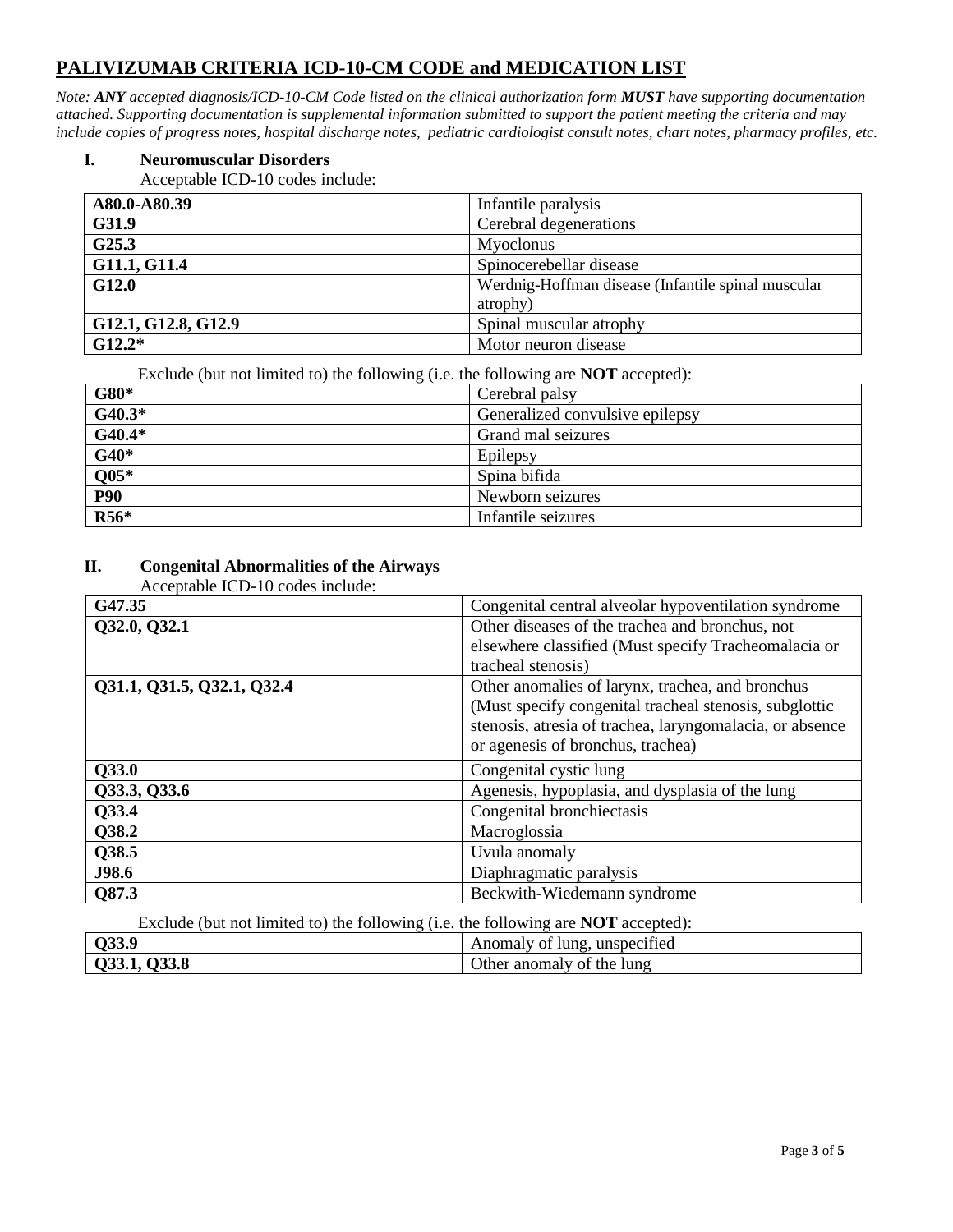#### **III. Chronic Lung Disease**

Acceptable ICD-10 code:

| $P27*$ | Chronic respiratory disease arising in the perinatal |
|--------|------------------------------------------------------|
|        | period (CLD/BPD/Interstitial pulmonary fibrosis of   |
|        | prematurity/Wilson-Mikity syndrome)                  |

| $P_{\text{m}}$ and $P_{\text{m}}$ and $P_{\text{m}}$ and $P_{\text{m}}$ and $P_{\text{m}}$ and $P_{\text{m}}$ and $P_{\text{m}}$ are $P_{\text{m}}$ . |                      |
|-------------------------------------------------------------------------------------------------------------------------------------------------------|----------------------|
| J05.0                                                                                                                                                 | Croup                |
| $\overline{J06*}$                                                                                                                                     | URI                  |
| $J20*$                                                                                                                                                | <b>Bronchitis</b>    |
| $J21*$                                                                                                                                                | <b>Bronchiolitis</b> |
| $J45*$                                                                                                                                                | Asthma               |
| R <sub>06.2</sub>                                                                                                                                     | Wheezing             |

Exclude (but not limited to) the following (i.e. the following are **NOT** accepted):

**IV. Congenital Heart Diseases (CHD)** Per AAP guidelines, prophylaxis with palivizumab in children with CHD should be made on the degree of cardiovascular compromise. CHD that is deemed hemodynamically insignificant will not meet criteria. Documentation must specifically support CHD being hemodynamically significant (e.g. medications, etc.).

Acceptable ICD-10 codes include:

#### **A. Acyanotic CHD: Must currently be receiving medication to control CHF (see below)**

| Q23.0                             | Aortic stenosis                                           |  |
|-----------------------------------|-----------------------------------------------------------|--|
| I37.0, I37.1, I37.2, Q22.1, Q22.2 | Pulmonary valve disorders (incompetence,                  |  |
|                                   | insufficiency, regurgitation, and stenosis)               |  |
| $I42^*, I43$                      | Cardiomyopathy (must be moderate to severe)               |  |
| Q21.0                             | Ventricular septal defect                                 |  |
| Q21.1                             | Atrial septal defect                                      |  |
| Q21.2                             | Atrioventricular canal (endocardial cushion defect)       |  |
| Q22.3                             | Anomalies of pulmonary valve congenital                   |  |
| Q22.1                             | Pulmonic stenosis                                         |  |
| Q23.0                             | Congenital stenosis of aortic valve (congenital aortic    |  |
|                                   | stenosis) [Excludes: congenital subaortic stenosis;       |  |
|                                   | supravalvular aortic stenosis]                            |  |
| Q23.3                             | Congenital mitral insufficiency                           |  |
| Q25.0                             | Patent ductus arteriosus                                  |  |
| Q25.1                             | Coarctation of the aorta                                  |  |
| Q25.2, Q25.3                      | Atresia and stenosis of aorta (absence, aplasia,          |  |
|                                   | hypoplasia, stricture of the aorta) Supra (valvular)-     |  |
|                                   | aortic stenosis [Excludes: congenital aortic (valvular)   |  |
|                                   | stenosis or stricture; hypoplasia of aorta in hypoplastic |  |
|                                   | left heart syndrome]                                      |  |